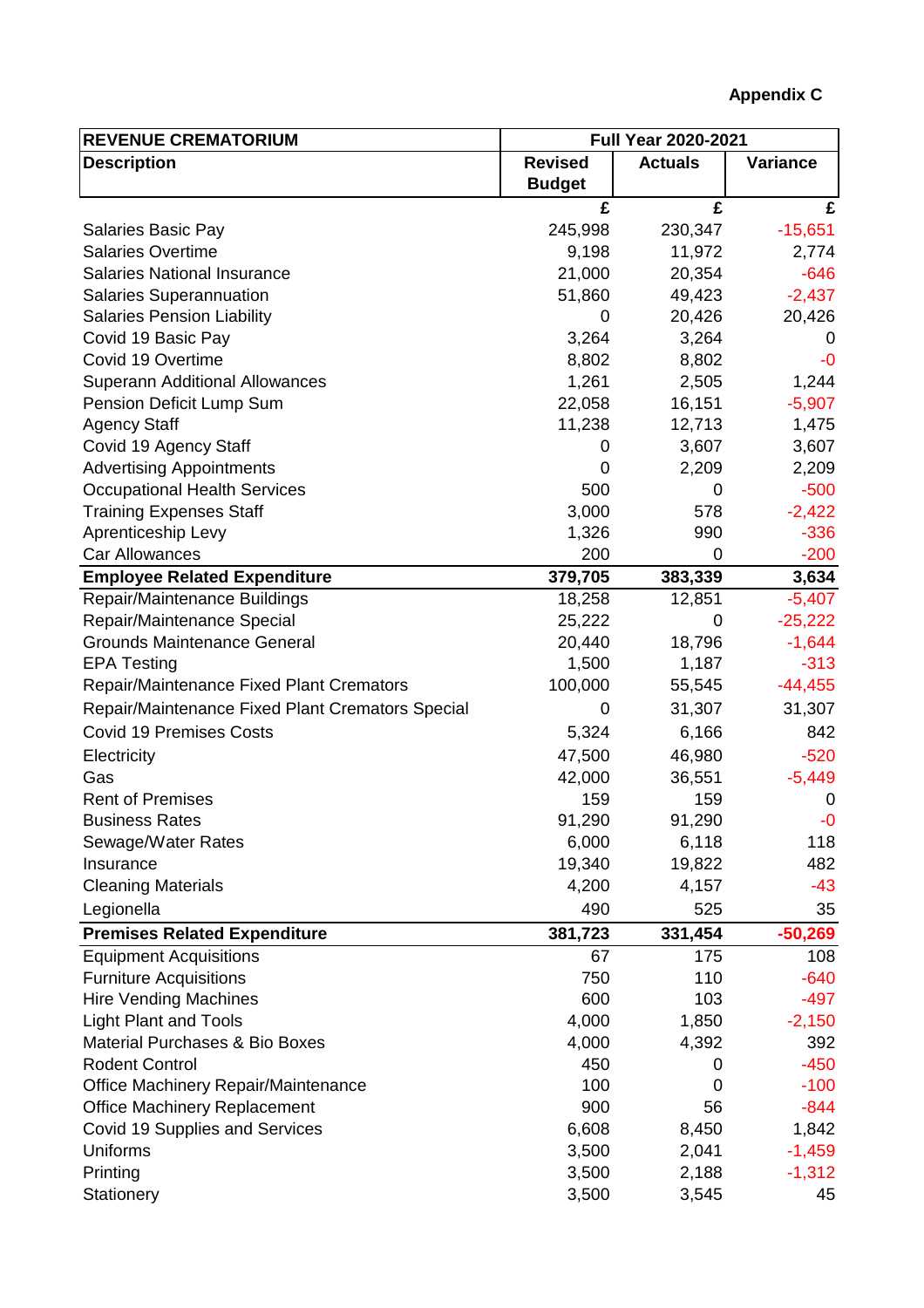| <b>Advertising Other</b>             | 2,000  | 1.092  | -908   |
|--------------------------------------|--------|--------|--------|
| <b>Hired and Contracted Services</b> |        | 999    | 999    |
| <b>Waste Collection Skips</b>        | 1.500  | 1.320  | -180   |
| <b>Medical Referee Fees</b>          | 38,850 | 50,293 | 11,443 |

| <b>REVENUE CREMATORIUM</b>                 | <b>Full Year 2020/2021</b> |                |                 |
|--------------------------------------------|----------------------------|----------------|-----------------|
| <b>Description</b>                         | <b>Revised</b>             | <b>Actuals</b> | <b>Variance</b> |
|                                            | <b>Budget</b>              |                |                 |
|                                            | £                          | £              | £               |
| <b>Payments to Local Authorities</b>       | 7,038                      | 6,939          | $-99$           |
| <b>Software Licences</b>                   | 9,000                      | 9,880          | 880             |
| <b>Mobile Phones</b>                       | 0                          | 406            | 406             |
| Postages                                   | 3,014                      | 2,302          | $-712$          |
| <b>Systems Software</b>                    | 530                        | 260            | $-270$          |
| Telephones                                 | 7,200                      | 10,362         | 3,162           |
| Webcasting                                 | 5,000                      | 22,327         | 17,327          |
| Subscriptions                              | 2,440                      | 1,710          | $-730$          |
| Book of Remembrance Inscriptions           | 9,028                      | 6,749          | $-2,279$        |
| <b>External Legal Expenses</b>             | 1,500                      | 0              | $-1,500$        |
| <b>Other Expenses General</b>              | 500                        | 40             | $-460$          |
| <b>Memorial Plaques</b>                    | 11,965                     | 2,763          | $-9,202$        |
| <b>Organist Fees</b>                       | 3,000                      | 60             | $-2,940$        |
| <b>CAMEO Non Abatement Fees</b>            | 66,825                     | 69,025         | 2,200           |
| <b>Supplies &amp; Services Expenditure</b> | 197,365                    | 209,436        | 12,071          |
| <b>Design Services</b>                     | 5,641                      | 8,924          | 3,283           |
| <b>Waste &amp; Litter Collection</b>       | 7,349                      | 7,349          | $-0$            |
| <b>Electricians Service</b>                | 0                          | 2,728          | 2,728           |
| <b>Central Corporate Overheads</b>         | 48,392                     | 48,392         | 0               |
| <b>Support Services</b>                    | 61,382                     | 67,393         | 6,011           |
| <b>Bad Debt Provision</b>                  | 0                          | 31,886         | 31,886          |
| <b>Provisions</b>                          | $\bf{0}$                   | 31,886         | 31,886          |
| Depreciation                               | $126,27\overline{1}$       | 126,271        | 0               |
| Impairment                                 | 0                          | 171,497        | 171,497         |
| <b>Depreciation and Impairment</b>         | 126,271                    | 297,768        | 171,497         |
| <b>Revenue Gross Expenditure</b>           | 1,146,446                  | 1,321,276      | 174,830         |
| Book of Remembrance Inscriptions           | $-23,500$                  | $-15,958$      | 7,542           |
| <b>Crematorium Containers</b>              | $-200$                     | $-200$         | $\Omega$        |
| <b>Crematorium Memorials</b>               | $-41,000$                  | $-13,424$      | 27,576          |
| Organist                                   | $-21,000$                  | $\Omega$       | 21,000          |
| <b>Cremation Fees</b>                      | $-1,633,800$               | $-1,925,251$   | $-291,451$      |
| Webcasting                                 | $-7,500$                   | $-28,126$      | $-20,626$       |
| <b>Medical Fees</b>                        | $-38,850$                  | $-47,786$      | $-8,936$        |
| Miscellaneous Income                       | $-4,000$                   | $-2,520$       | 1,480           |
| <b>Insurance Receipt</b>                   | 0                          | $-31,307$      | $-31,307$       |
| <b>Recharges to Cemeteries</b>             | $-31,046$                  | $-19,045$      | 12,001          |
| <b>Revenue Gross Income</b>                | $-1,800,896$               | $-2,083,617$   | $-282,721$      |
| <b>Net Cost of Service</b>                 | $-654,450$                 | $-762,341$     | $-107,891$      |
| <b>Below Net Cost of Service</b>           |                            |                |                 |
| Interest Income                            | $-3,000$                   | $-688$         | 2,312           |
| <b>Pension Liabilities</b>                 | 0                          | $-47,303$      | $-47,303$       |
| Interest on Pension Liability              | 0                          | 25,000         | 25,000          |